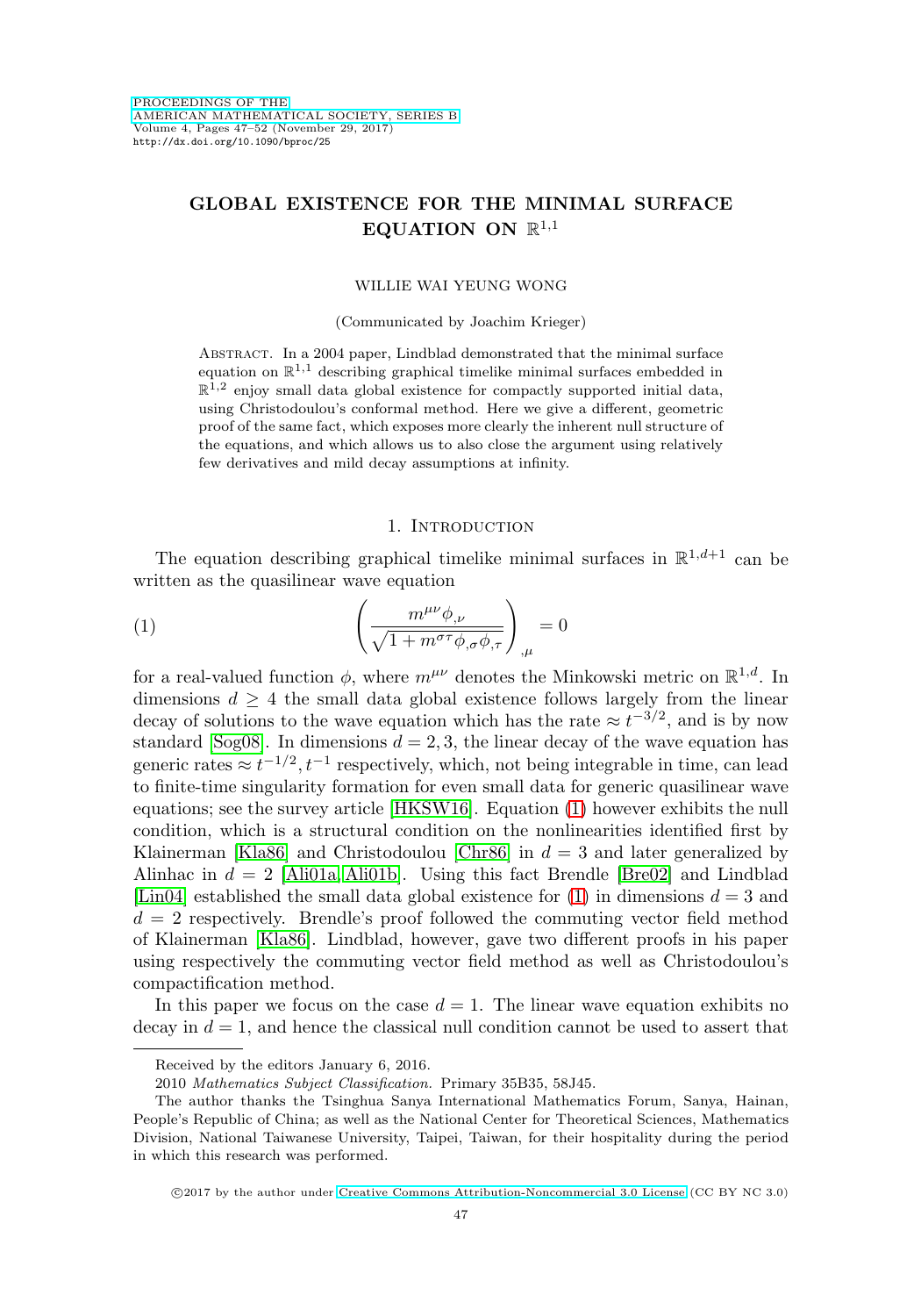the perturbation is effectively short range, as in the case for  $d \geq 2$ . As a side effect this means that a direct proof of global existence for [\(1\)](#page-0-0) in  $d = 1$  modeled after the commuting vector field method is not possible. A striking aspect of [\[Lin04\]](#page-5-4) is that via the conformal compactification method, Lindblad was also able to prove the global existence of solutions to [\(1\)](#page-0-0) in  $d = 1$  for small initial data. As Lindblad observed, the main trade-off is that for the conformal compactification method, the data must be of compact support, while in the vector field method the data is merely required to have "sufficiently fast" decay at infinity. The purpose of this paper is to produce an alternative proof of the  $d = 1$  case allowing initial data that is not necessarily compactly supported. In the course of the discussion we will also extract some more detailed geometric information concerning the solution when the data is of compact support.

### 2. General geometric formulation

The result of Brendle and Lindblad are based on comparing the timelike minimal surface to a flat hyperplane by normal projection, and the scalar function  $\phi$  in [\(1\)](#page-0-0) describes the deviation, or height, of the minimal surface as a graph over the hyperplane. The minimal surface equation can however be written intrinsically by way of the *Gauss and Codazzi equations*. To quickly recall: let  $M \subseteq \mathbb{R}^{1,d+1}$ be a timelike hypersurface, then the Gauss equation requires that the Riemann curvature tensor<sup>[1](#page-1-0)</sup> for the induced Lorentzian metric g obey<sup>[2](#page-1-1)</sup>

<span id="page-1-2"></span>(Gauss) 
$$
Riem_{abcd} = k_{ac}k_{bd} - k_{ad}k_{bc}
$$

where  $k$  is the second fundamental form of the embedding of  $M$ . The Codazzi equation on the other hand requires

<span id="page-1-3"></span>(Codazzi) 
$$
\nabla_a k_{bc} - \nabla_b k_{ac} = 0
$$

where  $\nabla$  is the Levi-Civita connection associated to g. It is well known that equations [\(Gauss\)](#page-1-2) and [\(Codazzi\)](#page-1-3) are the only obstructions to the existence of an isometric embedding. More precisely, we have the following theorem.

**Theorem 1** (Fundamental theorem of submanifolds)**.** Let M be a simply-connected manifold, with a prescribed Lorentzian metric g and a symmetric bilinear form k. Suppose that connection and curvature of g satisfy [\(Gauss\)](#page-1-2) and [\(Codazzi\)](#page-1-3). Then there exists an isometric immersion of M into Minkowski space with one higher dimension, such that k is the corresponding second fundamental form.

Remark 2. The Riemannian version of a more general theorem is well known. See for example Theorem 19 in Chapter 7 of [\[Spi79\]](#page-5-5). The Lorentzian version follows mutatis mutandis from the same proof. On the other hand, since we are considering the Cauchy problem, one can also simply "integrate" the second fundamental form in time once to obtain the normal vector field to  $M$ , and integrate it once more to get a parametrization of the hypersurface.

The upshot of this is that, the initial value problem for [\(1\)](#page-0-0) can be reformulated as finding the metric g and the second fundamental form  $k$  from the initial data, requiring that they obey [\(Gauss\)](#page-1-2) and [\(Codazzi\)](#page-1-3).

<sup>&</sup>lt;sup>1</sup>We use the convention  $\text{Riem}_{abc}{}^dX^aY^bZ^c = \nabla_{[X,Y]}Z^d - [\nabla_X,\nabla_Y]Z^d$  which implies  $\text{Ric}_{ac} = \text{Riem}_{abc}{}^b$ .

<span id="page-1-1"></span><span id="page-1-0"></span> $2W_{\rm e}$  will, throughout this paper, freely raise and lower indices using the induced metric.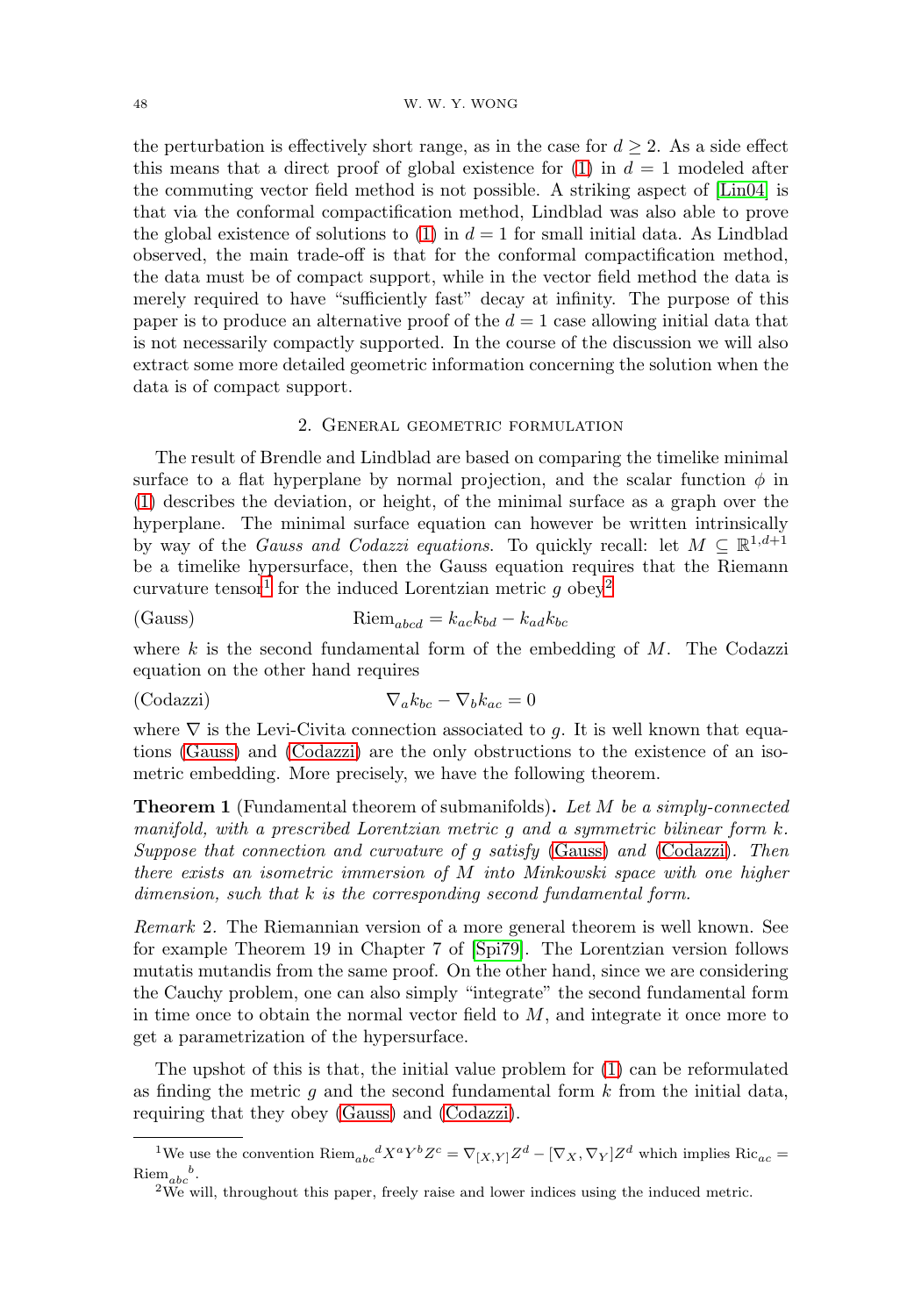Equations [\(Gauss\)](#page-1-2) and [\(Codazzi\)](#page-1-3) do not yet describe an evolution: they are underdetermined. We get a well-posed initial value problem if we combine [\(Codazzi\)](#page-1-3) with the minimal surface equation  $tr_a k = 0$ , which gives

<span id="page-2-0"></span>(Minimality) 
$$
\nabla^a k_{ab} = 0.
$$

Using that the Riemann curvature tensor is at the level of two derivatives of the metric, the initial data for the system [\(Gauss\)](#page-1-2), [\(Codazzi\)](#page-1-3), and [\(Minimality\)](#page-2-0) consists of the metric q, the connection coefficients Γ, and the second fundamental form  $k$ restricted to an initial slice. The initial value problem for [\(1\)](#page-0-0) requires the data for  $\phi$ and  $\partial_t \phi$  at time  $t = 0$ ; these determine fully the first jet of  $\phi$  restricted to the initial slice. As the equation [\(1\)](#page-0-0) is second order hyperbolic, this formally provides us the k-jet of  $\phi$  for any  $k \in \mathbb{N}$  restricted to the initial slice, and a simple computation shows that the 2-jet of  $\phi$  fully determines g, Γ, and k on the initial slice. And thus we can indeed approach the vanishing-mean-curvature evolution through the initial value problem written in terms of the Gauss-Codazzi equations.

#### 3. DOUBLE NULL FORMULATION WHEN  $d=1$

For geometric partial differential equations, it is necessary to fix a gauge (i.e. make a coordinate choice). For hyperbolic equations it is convenient to use a double-null formulation. Since  $M$  is a two-dimensional Lorentzian manifold, it is foliated by two transverse families of null curves. Equivalently, there exists two independent functions  $u, v$  satisfying

<span id="page-2-1"></span>(2) 
$$
g(\nabla u, \nabla u) = g(\nabla v, \nabla v) = 0
$$

and  $g(\nabla u, \nabla v) > 0$ . Note that replacing u by  $f(u)$  for any  $f : \mathbb{R} \to \mathbb{R}$  with  $f' \neq 0$ gives an equivalent reparametrization; we fix  $u, v$  by prescribing their initial values on the initial slice, satisfying in particular that

(3) Initial slice = 
$$
\{u - v = 0\}.
$$

Since u and v are solutions to the eikonal equation [\(2\)](#page-2-1), as is well known  $L \stackrel{\text{def}}{=} \nabla u$ and  $N \stackrel{\text{def}}{=} \nabla v$  are *geodesic* null vector fields, and at any point  $\{L, N\}$  form a null frame of the tangent space  $T_pM$ .

The metric takes the form

(4) 
$$
g = (\exp \psi)(\mathrm{d}u \otimes \mathrm{d}v + \mathrm{d}v \otimes \mathrm{d}u)
$$

where  $\psi$  is some real-valued function. This implies that

$$
L(v) = g(\nabla u, \nabla v) = g(L, N) = N(u) = \exp(-\psi)
$$

so that the coordinate derivatives are

(5) 
$$
\partial_v = (\exp \psi)L, \qquad \partial_u = (\exp \psi)N,
$$

and that the inverse metric is

(6) 
$$
g^{-1} = \exp(-\psi)(\partial_u \otimes \partial_v + \partial_v \otimes \partial_u) = (\exp \psi)(L \otimes N + N \otimes L).
$$

We can also compute

(7) 
$$
\nabla_L N = (\exp \psi) g(L, \nabla_L N) N = -L(\psi) N,
$$

$$
\nabla_N L = (\exp \psi) g(N, \nabla_N L) L = -N(\psi) L.
$$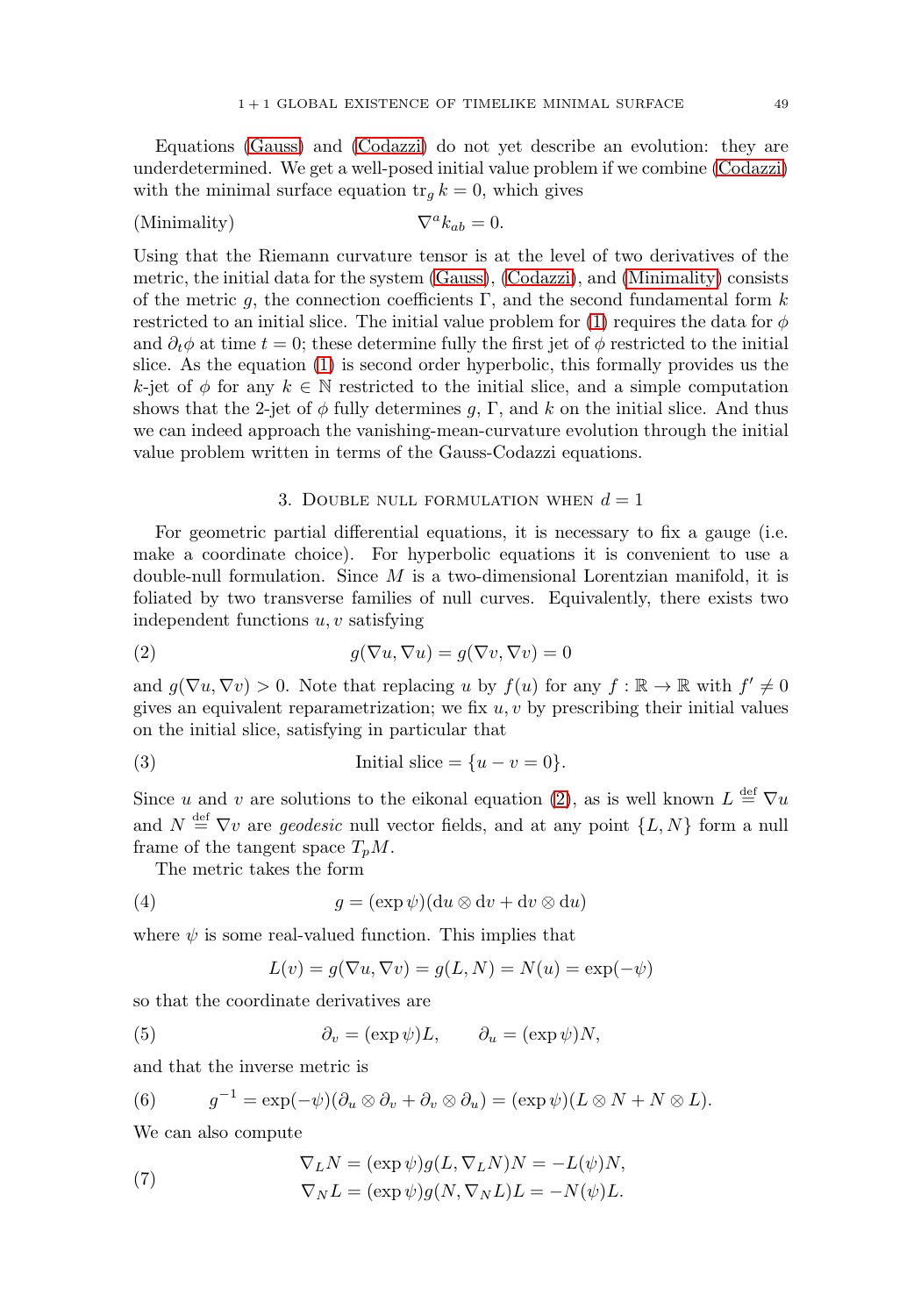The assumption that  $k$  is trace-free and symmetric requires that there exist scalar functions  $\lambda, \nu$  such that

$$
(8) \t k = \lambda L \otimes L + \nu N \otimes N.
$$

Then [\(Codazzi\)](#page-1-3) implies

$$
(L^a N^b - N^a L^b) \nabla_a k_{bc} = 0
$$

and [\(Minimality\)](#page-2-0) becomes

$$
(L^a N^b + N^a L^b) \nabla_a k_{bc} = 0.
$$

Taking linear combinations we get finally the null propagation equations for the second fundamental form

<span id="page-3-0"></span>
$$
L(\lambda) = 0,
$$
  

$$
N(\nu) = 0.
$$

An immediate consequence of (k[-NP\)](#page-3-0) is the following proposition.

<span id="page-3-2"></span>**Proposition 3.** The scalar  $\lambda$  is independent of v; the scalar  $\nu$  is independent of u.

The evolution of the metric is now a scalar equation for the conformal factor  $\psi$ . The equation [\(Gauss\)](#page-1-2) implies

<span id="page-3-3"></span>(9) 
$$
\text{Riem}_{abcd}L^aN^bL^cN^d = \exp(-4\psi)\lambda\nu.
$$

Combined with the definition that

Riem<sub>abcd</sub> 
$$
L^a N^b L^c N^d = g(\nabla_{[L,N]}L - [\nabla_L, \nabla_N]L, N)
$$

we arrive at

$$
L(N(\psi)) + L(\psi)N(\psi) = \exp(-3\psi)\lambda \nu,
$$

which we can rewrite as

<span id="page-3-1"></span>
$$
(\psi\text{-wave}) \qquad \qquad \partial^2_{uv}\psi = \exp(-\psi)\lambda\nu.
$$

The equations  $(k-NP)$  $(k-NP)$  and  $(\psi$ [-wave\)](#page-3-1) can be regarded as evolution equations on a Minkowski space  $\mathbb{R}^{1,1}$  (not the same one as the Minkowski space over which  $\phi$  is a graph in the original setup; it is a manifold conformally equivalent to the graph itself with its induced Lorentzian metric) with  $u, v$  the canonical null coordinates  $r \pm t$ , with initial data prescribed at  $t = 0$ . In the remainder of this paper we discuss the easy consequences from the formulation above.

### 4. Spatially compact initial data

Suppose that the initial data for  $\lambda, \nu$  is compactly supported, then for sufficiently large  $u, v$  the functions  $\lambda, \nu$  vanish respectively. In view of Proposition [3](#page-3-2) and [\(9\)](#page-3-3), we immediately see that

**Theorem 4.** For compact initial data, the manifold M is intrinsically flat outside a compact domain.

Since  $(\psi$ [-wave\)](#page-3-1) is now a semilinear wave equation, with the nonlinearity only supported in a fixed space-time compact region, immediately by Cauchy stability we have

**Theorem 5.** For all sufficiently small compactly supported initial data, we have global existence for the initial value problem.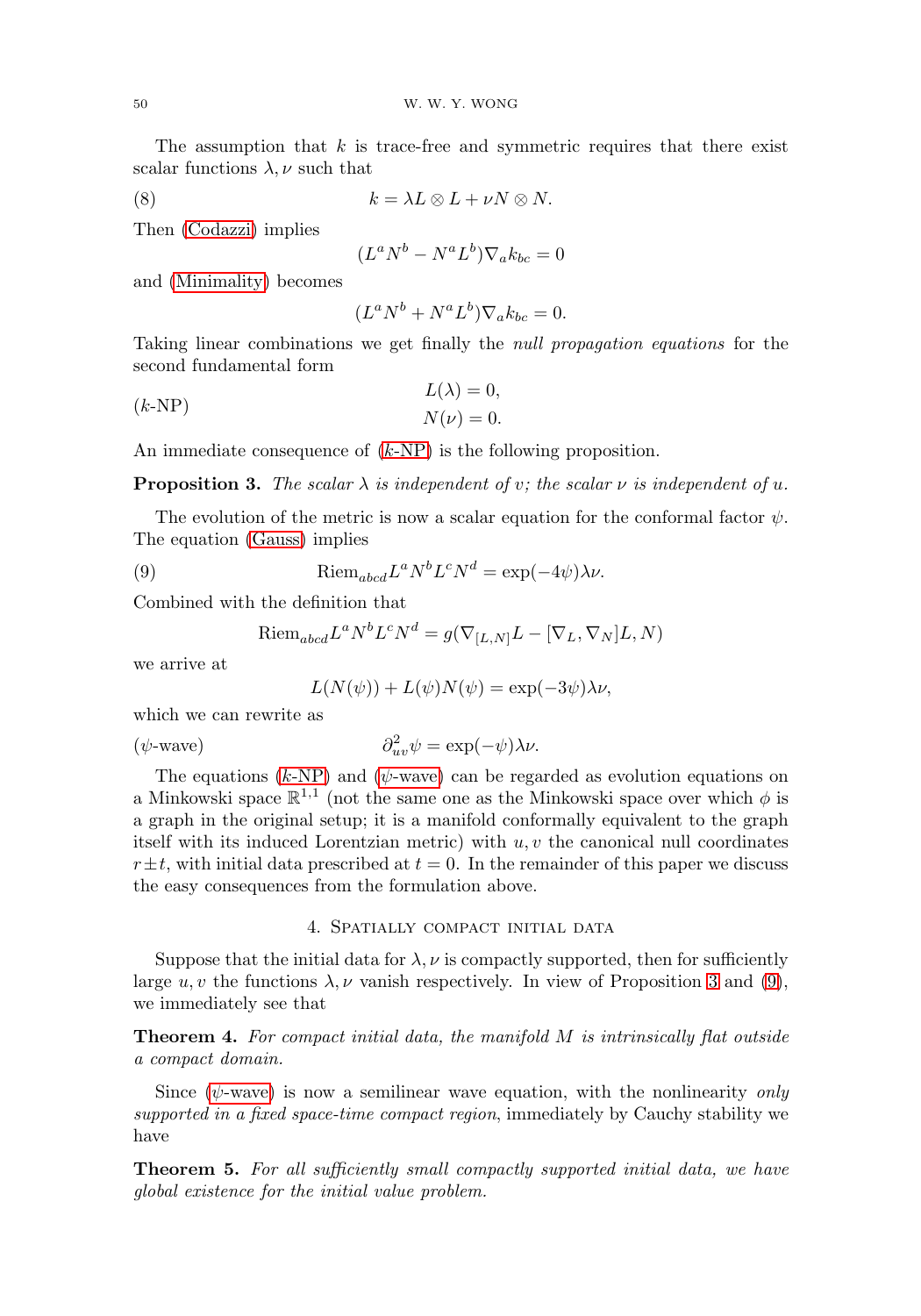Remark 6. The compact support assumption is only necessary for  $\lambda, \nu$ , and not for  $\psi!$ 

Remark 7. One can easily check that the argument closes by standard energy arguments for initial data satisfying

- $\lambda, \nu \in L^{\infty}(\{t = 0\})$  with compact support and sufficiently small norm;
- $\psi \in H^{1/2+\epsilon}(\{t=0\})$  and  $\partial_t \psi \in L^2(\{t=0\})$  with sufficiently small norm.

The  $H^{1/2+\epsilon}$  is for Sobolev embedding into  $L^{\infty}$ . The regularity outlined above is favorable compared to the classical local wellposedness level at  $H^{5/2+\epsilon}$  for the quasilinear wave equation [\(1\)](#page-0-0). Recalling that the second fundamental form is roughly two derivatives of the graphical function  $\phi$  and the metric is at the level of  $|\partial \phi|^2$ , we see that the corresponding regularity for  $\lambda, \nu \in H^{1/2+\epsilon}$  and  $\psi \in H^{3/2+\epsilon}$  is higher compared to the result above.

#### 5. Noncompact initial data

We can also handle the case where  $\lambda, \nu$  are not compactly supported initially, but with sufficiently strong decay. This is the main theorem of this paper. Below we let  $r = u + v$  be the coordinate function on the initial slice, and  $t = u - v$ the time-function on M;  $\partial_r$  and  $\partial_t$  refer to the coordinate derivatives in the  $(r, t)$ coordinate system.

**Theorem 8.** Consider the initial value problem for the system (k[-NP\)](#page-3-0) and ( $\psi$ [-wave\)](#page-3-1), with smooth initial data  $\lambda_0, \nu_0, \psi_0 = \psi|_{\{t=0\}}$  and  $\psi_1 = \partial_t \psi|_{\{t=0\}}$ . Then there exists  $\epsilon > 0$  such that whenever the initial data satisfies

$$
\|\lambda_0\|_{L^1} + \|\nu_0\|_{L^1} \le \epsilon,
$$
  

$$
\|\psi_0\|_{L^\infty} + \|\partial_r \psi_0\|_{L^1} + \|\psi_1\|_{L^1} \le \epsilon,
$$

we have a unique global solution.

*Remark* 9. As is well known, the regularity level  $W^{1,1}$  is critical for wave equation in one spatial dimension.

*Proof.* Using (k[-NP\)](#page-3-0) and that  $\lambda$  and  $\nu$  propagate in different directions we immediately obtain that  $\|\lambda\nu\|_{L^1_{t,r}} \approx \|\lambda\nu\|_{L^1_{u,v}} \lesssim \epsilon^2$ . Using the fundamental solution for the wave equation in one dimension we get

$$
\|\psi(t,\cdot)\|_{L^\infty} \lesssim \epsilon + \|\lambda \nu \exp(-\psi)\|_{L^1([0,t]:L^1)}.
$$

This we bound by

$$
\epsilon+\exp(\|\psi\|_{L^\infty([0,t];L^\infty)})\cdot\|\lambda\nu\|_{L^1([0,t];L^1)}\lesssim \epsilon+\epsilon^2\exp(\|\psi\|_{L^\infty([0,t];L^\infty)}).
$$

Then as long as  $\epsilon$  is sufficiently small we have by bootstrapping that  $\|\psi\|_{L^{\infty}_{t,r}} < 3\epsilon$ . The theorem then follows from this a priori estimate and standard arguments.  $\Box$ 

#### **REFERENCES**

- <span id="page-4-0"></span>[Ali01a] S. Alinhac, The null condition for quasilinear wave equations in two space dimensions I, Invent. Math. **145** (2001), no. 3, 597–618, DOI 10.1007/s002220100165. M[R1856402](http://www.ams.org/mathscinet-getitem?mr=1856402)
- <span id="page-4-1"></span>[Ali01b] S. Alinhac, The null condition for quasilinear wave equations in two space dimensions. II, Amer. J. Math. **123** (2001), no. 6, 1071–1101. M[R1867312](http://www.ams.org/mathscinet-getitem?mr=1867312)
- <span id="page-4-2"></span>[Bre02] Simon Brendle, Hypersurfaces in Minkowski space with vanishing mean curvature, Comm. Pure Appl. Math. **55** (2002), no. 10, 1249–1279, DOI 10.1002/cpa.10044. M[R1912097](http://www.ams.org/mathscinet-getitem?mr=1912097)